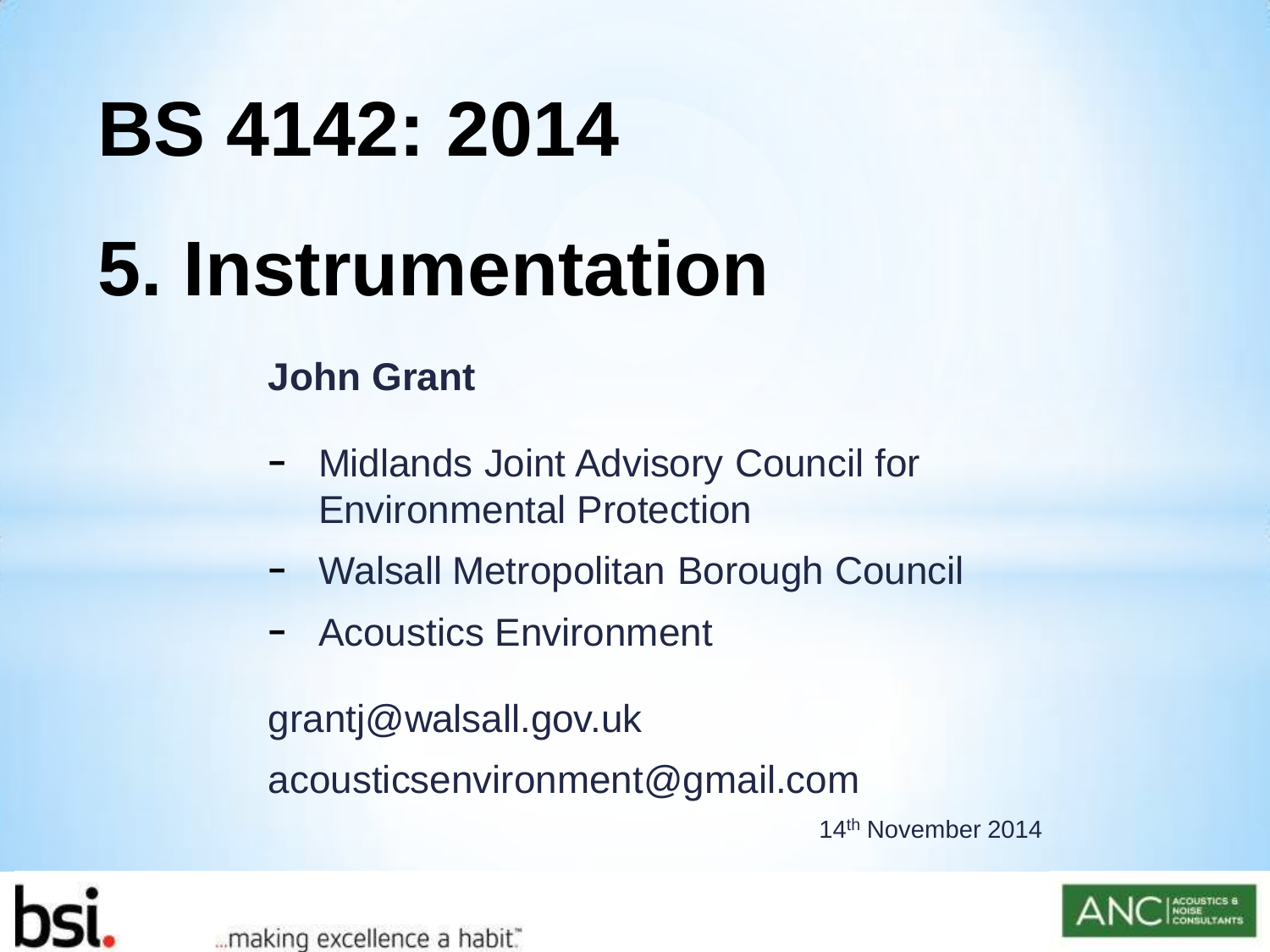## **BS 4142 (2014) Consultation draft key points & comments**

- ► Exclusion of Class 2 instruments
- ► Costs of Class 1 Equipment
- ► Preferences for Class 1 instruments
- ► Instrument noise floor
- ► Use of Type 1 instruments
- ► Sound calibrator standards and pairing of calibrators
- $\blacksquare$  Implications for  $\frac{1}{3}$  octave band & FFT analysis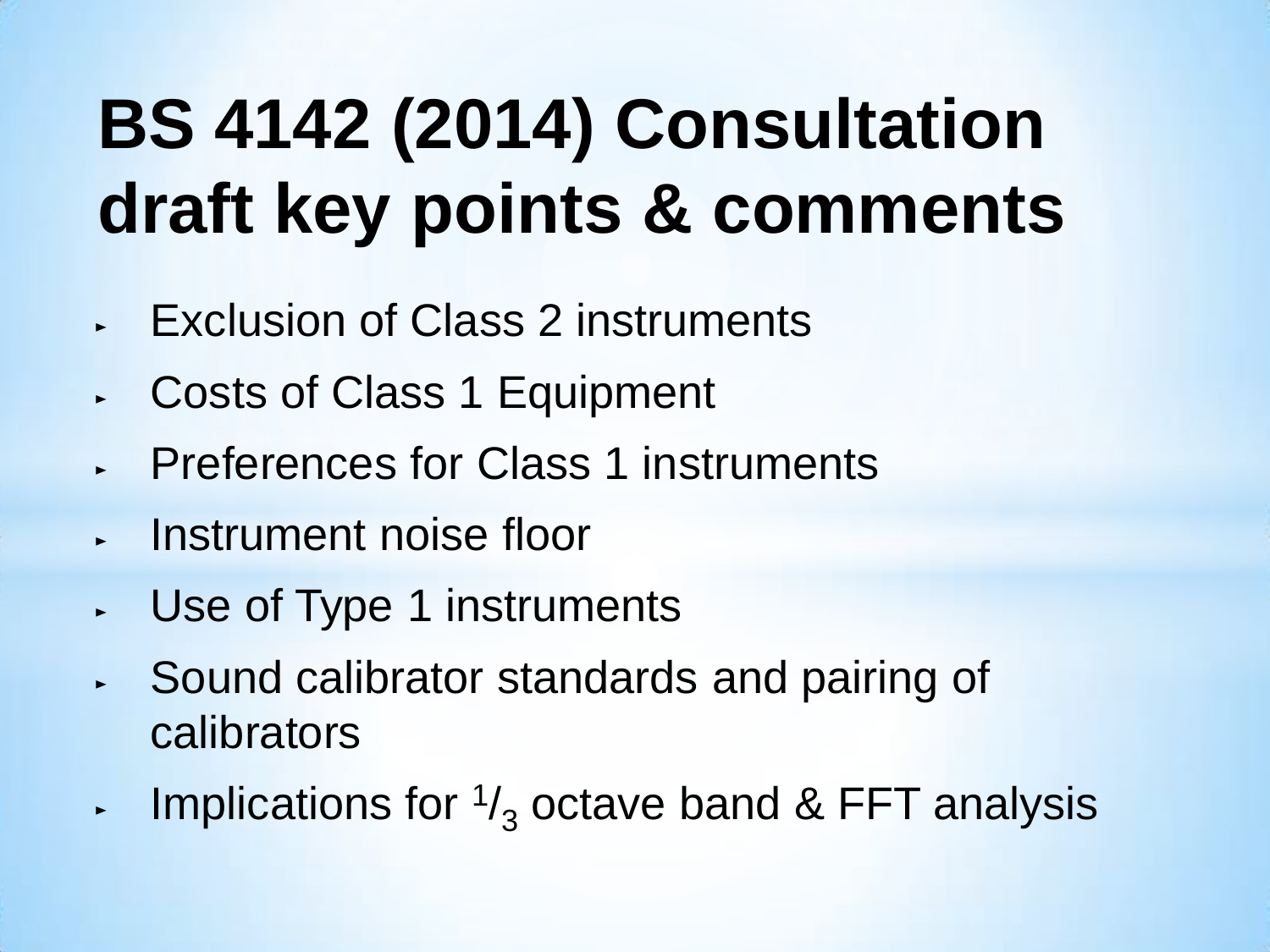## **BS 4142 (2014) Consultation draft key points & comments**

- ► Instrumentation in current use
- Multi-function calibrators
- **Uncertainty**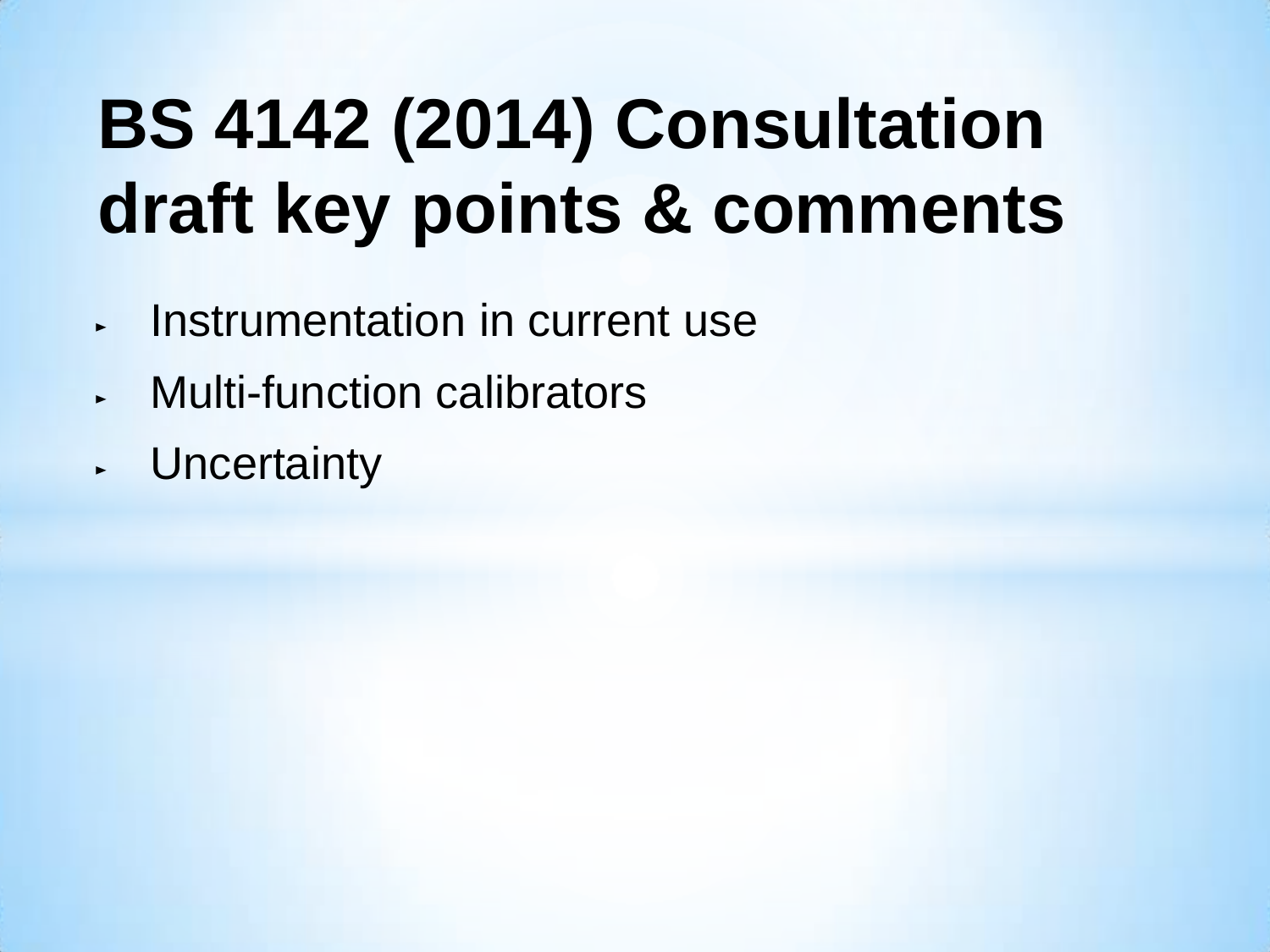### **General**

### **5.1 BS EN 61672-1 Class 1 - SLMs etc.** BS EN 61260 Class 1 - Filters BS EN 60942 Class 1 - Sound

- 
- 
- **Calibrators**

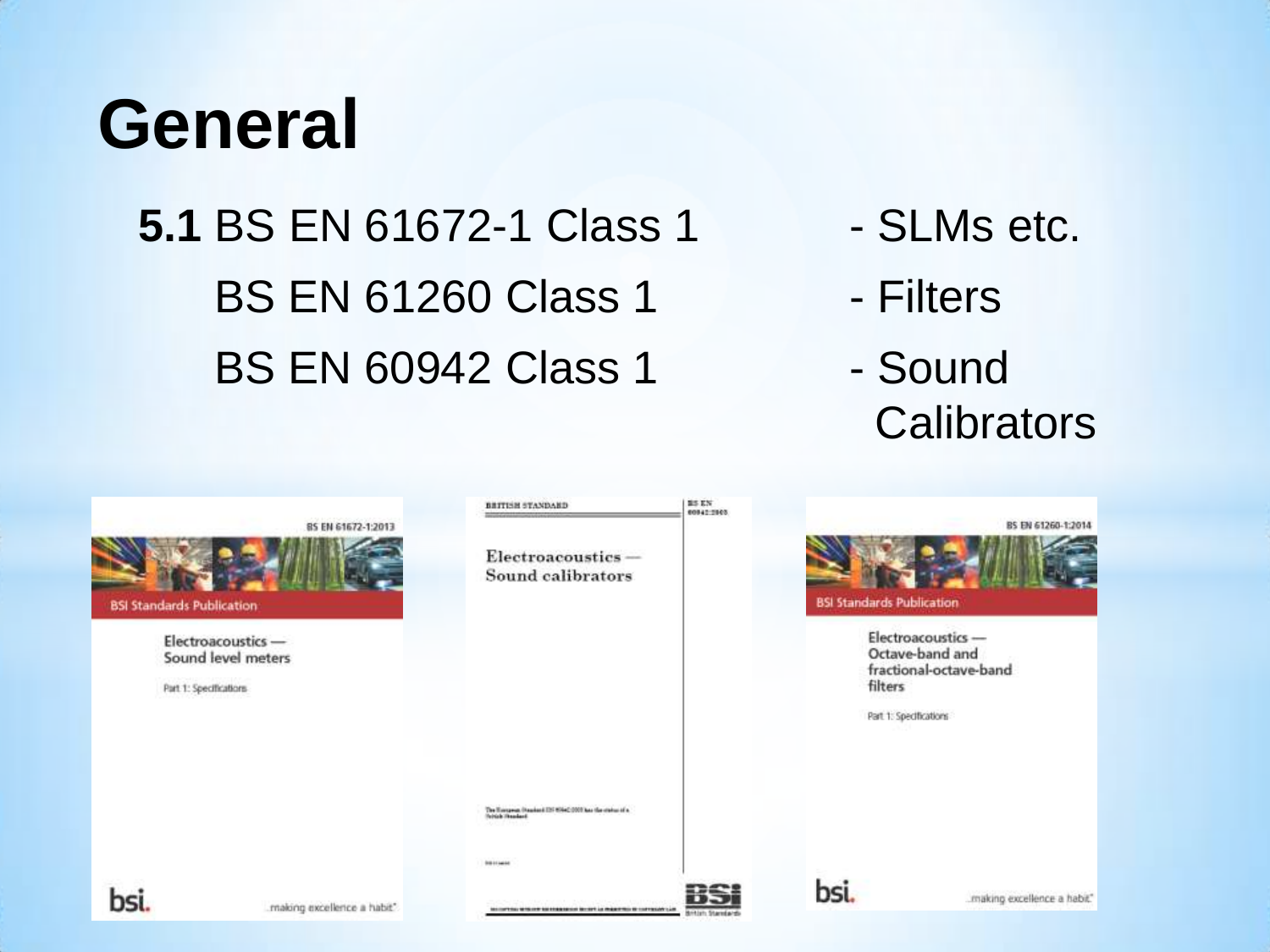### **Alternative instrumentation**

#### ► Compliant with BS EN 60651 & BS EN 60804

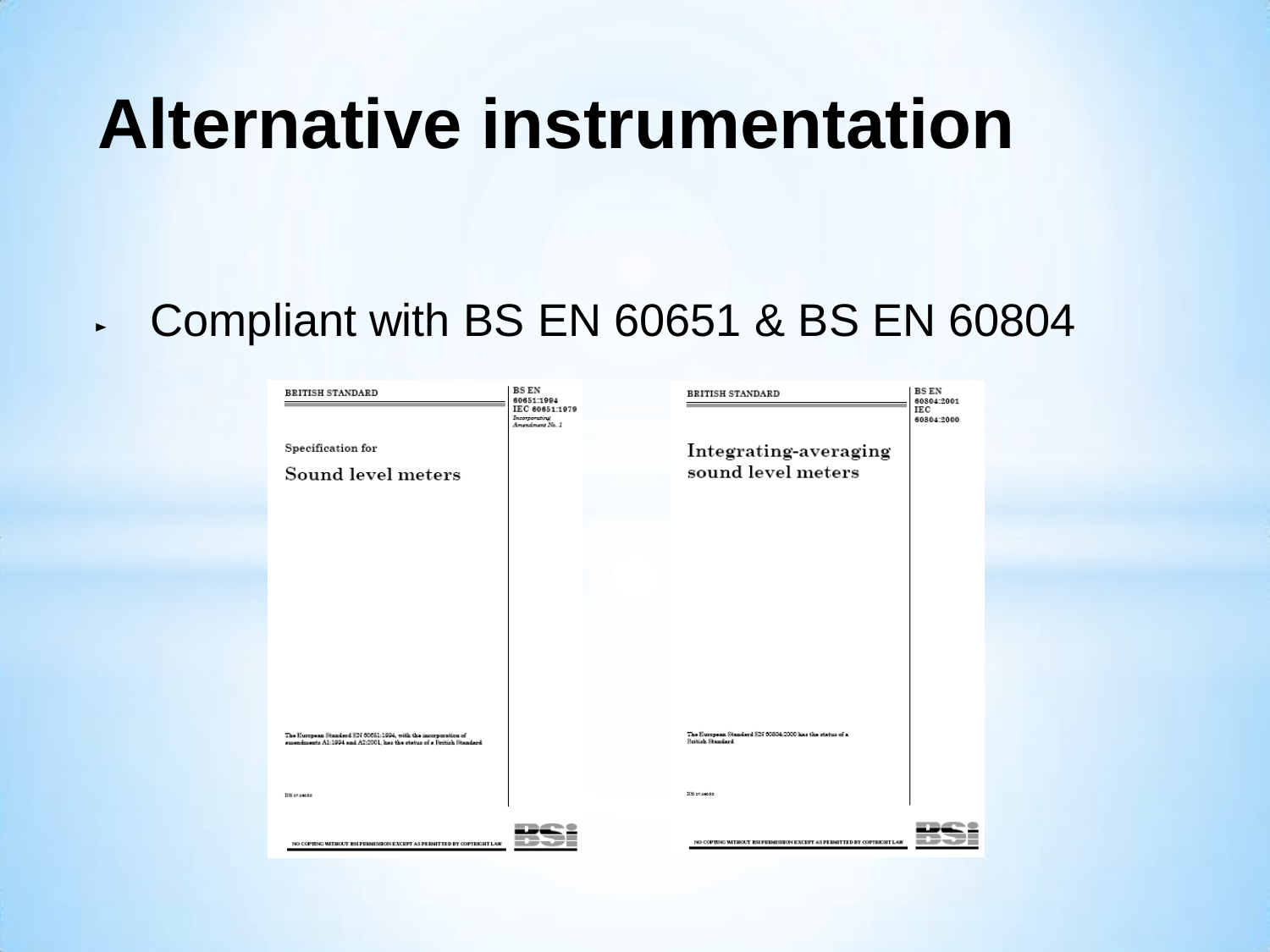### **Verification**

- ► "Valid certificates of conformity .. measuring systems…calibrators .."
- ► Sound calibrators intervals of 1 year (recommended)
- ► Measuring systems (inc. filters) intervals not exceeding 2 years
- $\sim$  Verification = limited series of periodic tests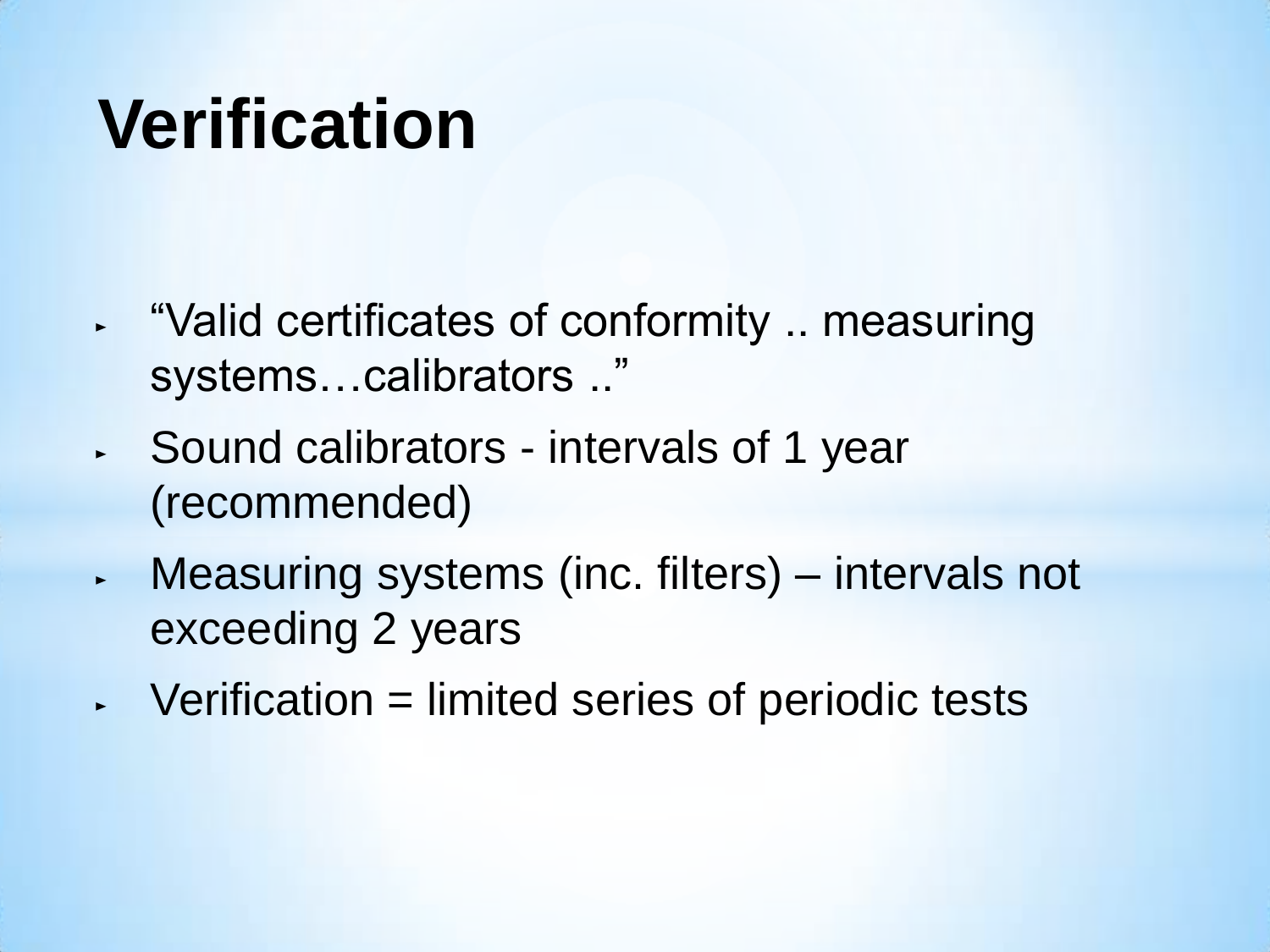### **Verification** *cont'd*

#### ► Conformity to BS EN 61672-1 Class 1 (see BS EN 61672-3)



**BSI Standards Publication** 

Electroacoustics -Sound level meters

Part 3: Periodic tests

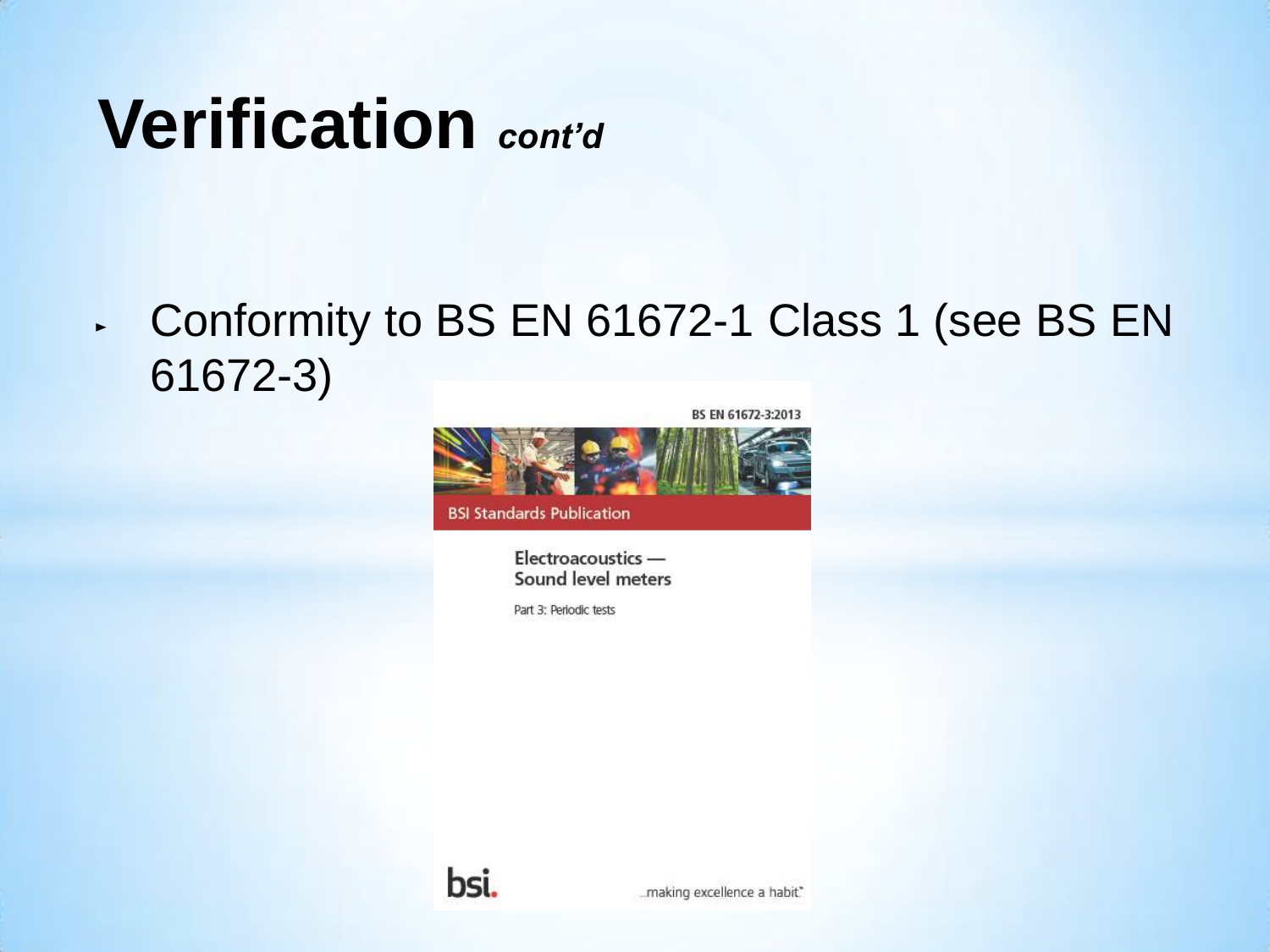### **BS EN 60651 / 60804 Instruments**

- ► Verify to BS 7580-1
- ► BS 7580-1 States every 2 years
- ► Calibrator to have been tested within previous year
- ► Verify after any repairs …

| <b>BRITISH STANDARD</b>                   | BS 7580:<br>Part 1:1997                                      |
|-------------------------------------------|--------------------------------------------------------------|
|                                           | Implementing<br>Amendment No. 1, not<br>published separately |
| Specification for                         |                                                              |
| The verification of<br>sound level meters |                                                              |
| Part 1. Comprehensive procedure           |                                                              |
|                                           |                                                              |
|                                           |                                                              |
|                                           |                                                              |
|                                           |                                                              |
|                                           |                                                              |
|                                           |                                                              |
|                                           |                                                              |
|                                           |                                                              |
|                                           |                                                              |
| ICS (7.148.69)                            |                                                              |
|                                           |                                                              |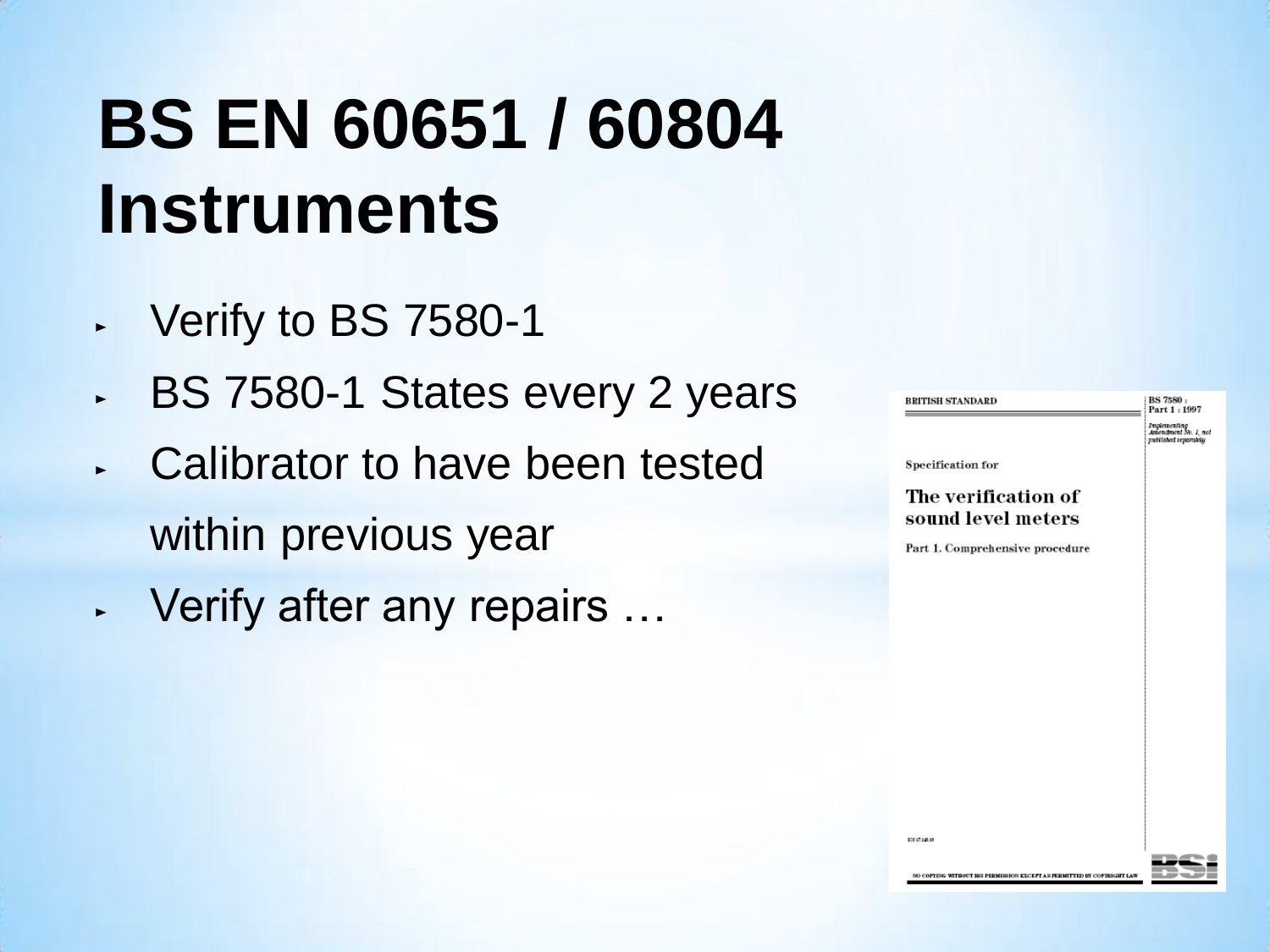### **Laboratory testing**

- ► Does not explicitly state UKAS / NAMAS accredited laboratories… (see also good practice)
- $\sim$  Conformity and calibration to national standards (traceable to national standards)